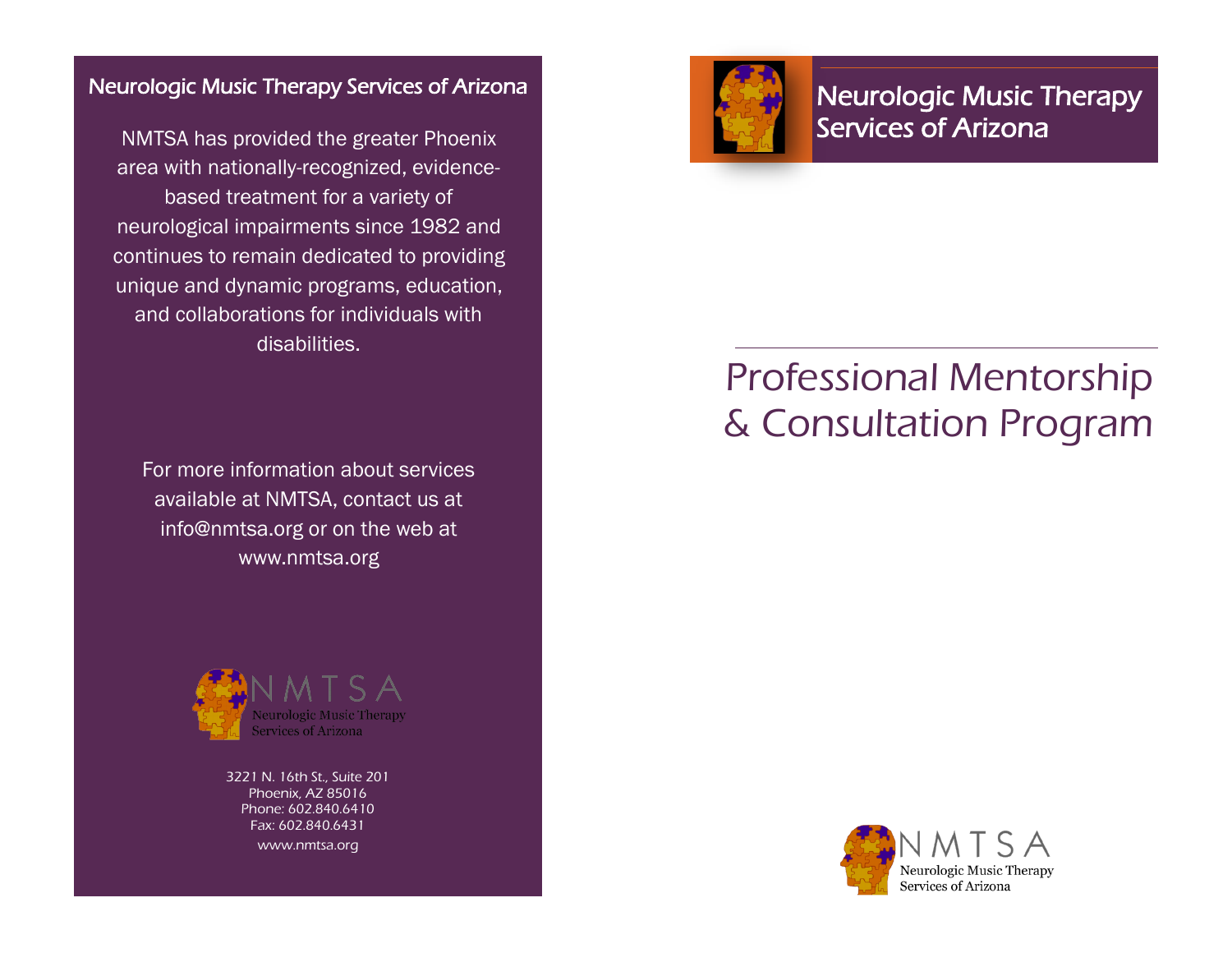# Program Descriptions

#### Mentorship

Mentorship opportunities are available for professionals who are seeking additional knowledge and support in relation to NMTSA's philosophy or the clinical application of Neurologic Music Therapy. Mentorships can be short or long term and can be adapted for individuals or teams. Goals are defined by the individual or group seeking mentorship. Content and format will be individualized base on specific needs, but can consist of session observations and meetings with Neurologic Music Therapists. Continuing education credits (CMTE) can be obtained through a non-standardized self-study through the Certification Board for Music Therapists (See CBMT Recertification Handbook for more information).

#### **Consultation**

If you are interested in seeking support for your current practice, but do not require a long-term mentorship, consultation may be a valuable option for you. This can consist of a one time in person, phone, or video chat meeting, or an on-site visit. Additionally as part of a consultation, you will receive follow up communication as your are implementing what was discussed.

#### Mentorship and Consultation Goals May Include:

- Learn how to implement the NMT model in your current music therapy practice
- How to receive reimbursement for NMT services
- Gain insight on how to use NMT techniques with a specific population(s)
- Learn more about how to use sensory strategies or total communication to enhance NMT practice
- Jumpstart your new NMT practice

# Application Form

Name **Name** Place of Employment

Y N I am a Neurologic Music Therapist. If yes, year achieved

\_\_\_\_\_\_\_\_\_\_\_\_\_\_\_\_\_\_\_\_\_\_\_\_\_\_\_\_\_\_\_\_\_ \_\_\_\_\_\_\_\_\_\_\_\_\_\_\_\_\_\_\_\_\_\_\_\_\_\_\_\_\_\_\_\_\_\_

\_\_\_\_\_\_\_\_\_\_\_\_\_\_\_\_\_\_\_\_\_\_\_\_\_\_\_\_\_\_\_\_\_ \_\_\_\_\_\_\_\_\_\_\_\_\_\_\_\_\_\_\_\_\_\_\_\_\_\_\_\_\_\_\_

Y N I am an NMT Fellow. If yes, year completed

Program for which you are applying Preferred date(s) for program

Y N I would like to apply for continuing education credit

I understand and agree to the following (please initial):

\_\_\_ I will provide detailed goals and outlined areas of interest at least 2 weeks prior to my site visit or scheduled event

\_\_\_ I will provide a deposit towards the program at least 2 weeks prior to the site visit or event and will provide the remainder of the amount upon arrival

\_\_\_ I agree to abide by HIPPA rules and regulations while on site at NMTSA (on site only)

\_\_\_ I agree to notify NMTSA of any changes in schedule at least 48 hours in advance

\_\_\_ I understand that participation in any NMTSA programs is not considered a replacement for formal NMT institute or fellowship training provided by the Academy of Neurologic Music Therapy. My participation in this program is not an endorsement of my treatment, and I may not in any way represent myself as endorsed or trained by NMTSA. I understand that NMTSA takes no responsibility for the treatment I provide following participation in this program and I am solely responsible for the correct application of NMT and other techniques and my understanding of such.

I hereby agree to the above statements and financial responsibility to participate in this program.

| Signature              | Date    |  |
|------------------------|---------|--|
| <b>Print Name</b>      | Phone # |  |
| <b>Mailing Address</b> |         |  |
| <b>Email Address</b>   |         |  |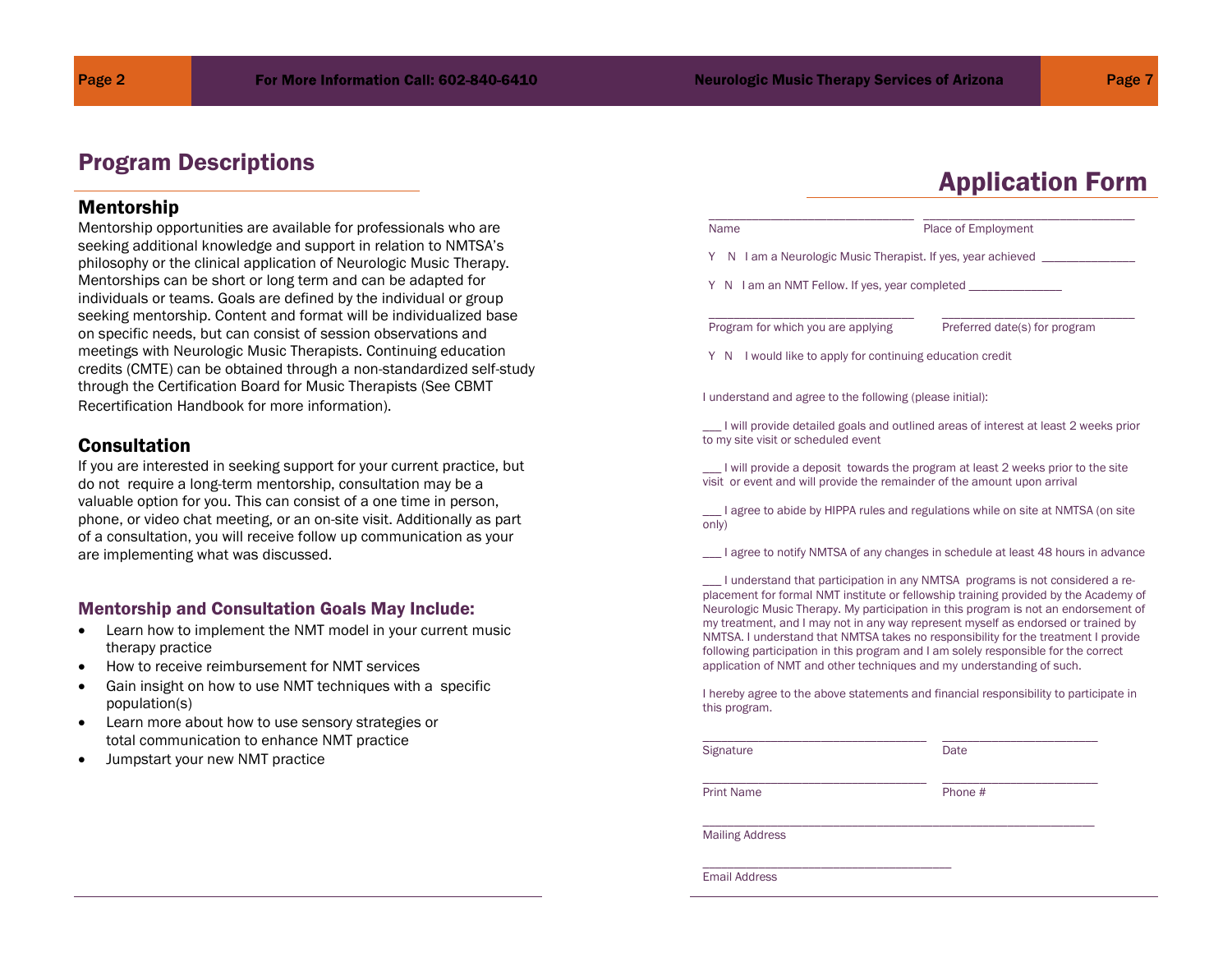Program Descriptions

# Selecting a Program

# Defining Your Needs

In order to determine the mentorship and consultation program that is most appropriate for you, it will be helpful to clearly define your needs. Items to consider include the number of participants, your desired timeframe, and the goal you are looking to accomplish. This should direct you to a specific program area.

### Questions for Consideration

- Am I a *group* or *individual?*
- Am I seeking *continuing education credits?*
- Is this a *short* or *long-term* need?
- Do I want feedback and *supervision* on my current practice?
- Am I seeking *hands on learning* and continuing education?
- Am I looking for a *one–time meeting* for consultation on a specific situation, aspect of practice, or business development?

For more information or assistance in choosing a program tailored to your needs, please contact us at info@nmtsa.org

## Applying for your Program

In order to apply for one of NMTSA's mentorship or consultation programs, please complete the application on the following page and attach your goals. If you have any additional questions regarding the different programs, please contact NMTSA for more information.

1. Complete application form 2. Attach goals 3. Mail to 3221 N. 16th St., Suite 201 Phoenix, AZ 85016 or email to info@nmtsa.org 4. NMTSA will contact you upon receipt of your application

# **Training**

When seeking education for a team of individuals, there are different training opportunities available. These opportunities are for those seeking more information about NMTSA's philosophy, accommodations for working with individuals with special needs, as well as those seeking Neurologic Music Therapy expertise. Training can be administered on a variety of topics for teams in a workshop format. For more of a comprehensive training experience, NMTSA can also assist with program development and modification. This includes training staff and helping to implement new concepts and practices.

#### Training Topic Areas May Include:

- How to utilize rhythm as a supportive technique in the classroom
- Further education on the Neurologic Music Therapy model
- A collaborative model between Neurologic Music Therapists, Instructional Assistants, Teachers, and therapy professionals
- Implementing sensory and total communication strategies in your school/clinic program

## Supervision

Opportunities are also available for neurologic music therapy supervision. This is an opportunity if supervision is not available at your current place of employment, or you are specifically seeking supervision regarding Neurologic Music Therapy practice. This can again be formatted for an individual or a small group. Supervision is also available in a peer group format when a group of individuals from the community express a shared interest in learning more about NMT and seeking support for their practice.

#### Clinical Supervision Focus May Include:

- Workshopping a specific client, population, or situation
- Seeking feedback on execution of NMT techniques
- Receiving feedback prior to NMT Fellowship